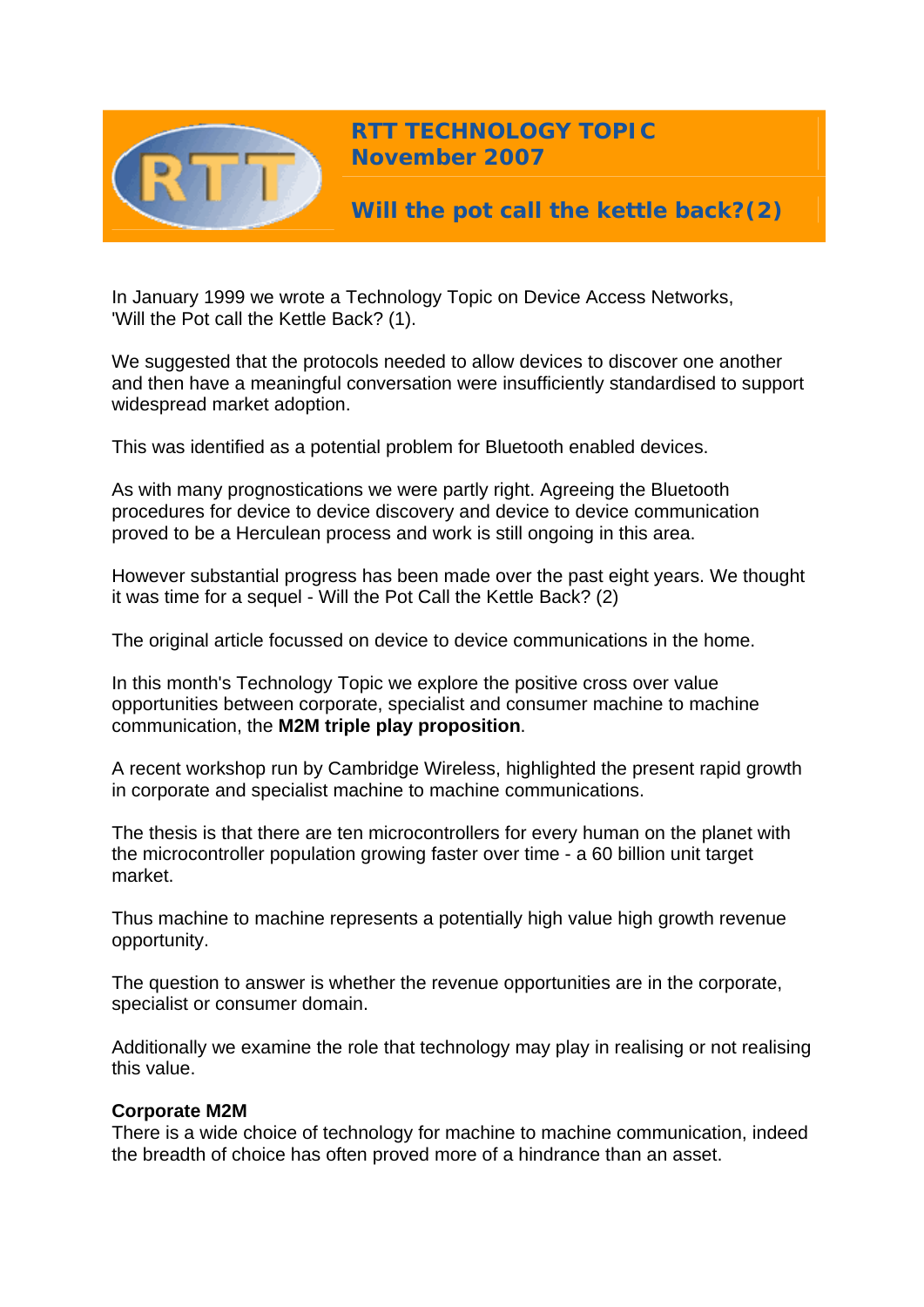If faced with too many options people may choose not to choose.

For example an M2M application connecting vending machines to a central hub can be realised using VHF or UHF two way radio. Wood and Douglas are a typical vendor in this sector. Alternatively GPRS cellular radio can be used.

More localised connectivity can be provided using WiFi and/or Bluetooth and/or Zigbee

Machines have some advantages over people. They do not complain though their owners might. Many corporate M2M applications are static, vending machines being one example. They are also often installed in basements where radio coverage is poor. Thus the choice of radio technology may be dictated by propagation.

Many of the applications are low bandwidth exchanges of a few kilobytes or less and may or may not be time critical. If power drain is not an issue, devices can be continuously connected. More often it makes more sense for devices to be polled or to send data at pre assigned intervals or on an as required basis - a 'running out of chocolate' message for example.

One application that is apparently successful is a rodent trap that sends an SMS message when a visitor arrives.

A number of organisations provide bespoke solutions for corporate end to end customers. Vianet are an example in the UK and Aeris in the US.

Operators such as Orange are also proactive in developing this market.

#### **Specialist M2M**

Specialist M2M applications are different from corporate M2M in that the application spend would typically be justified on the basis of public safety or security. The most pervasive example presently would be CCTV surveillance and/or speed cameras or traffic monitoring devices. The bandwidth exchange for a PIR detector would be a few tens of kilobytes. A picture from a surveillance camera would typically be 40 or 50 kilobytes.

As with corporate M2M these exchanges may be event driven or periodic. Images used as evidence in court need to be digitally water marked and audit trailed to minimise the risk of being challenged.

Specialist M2M includes devices that are capable of working in extreme conditions including heat (-30 to +80 degrees), water and dust and capable of withstanding shock or continuous vibration.

Low cost cellular modems are not always suitable for these applications.

There are a number of vendors that service this market for example Kore Telematics in the US and TDC in the UK.

There is obvious overlap between corporate and specialist user markets and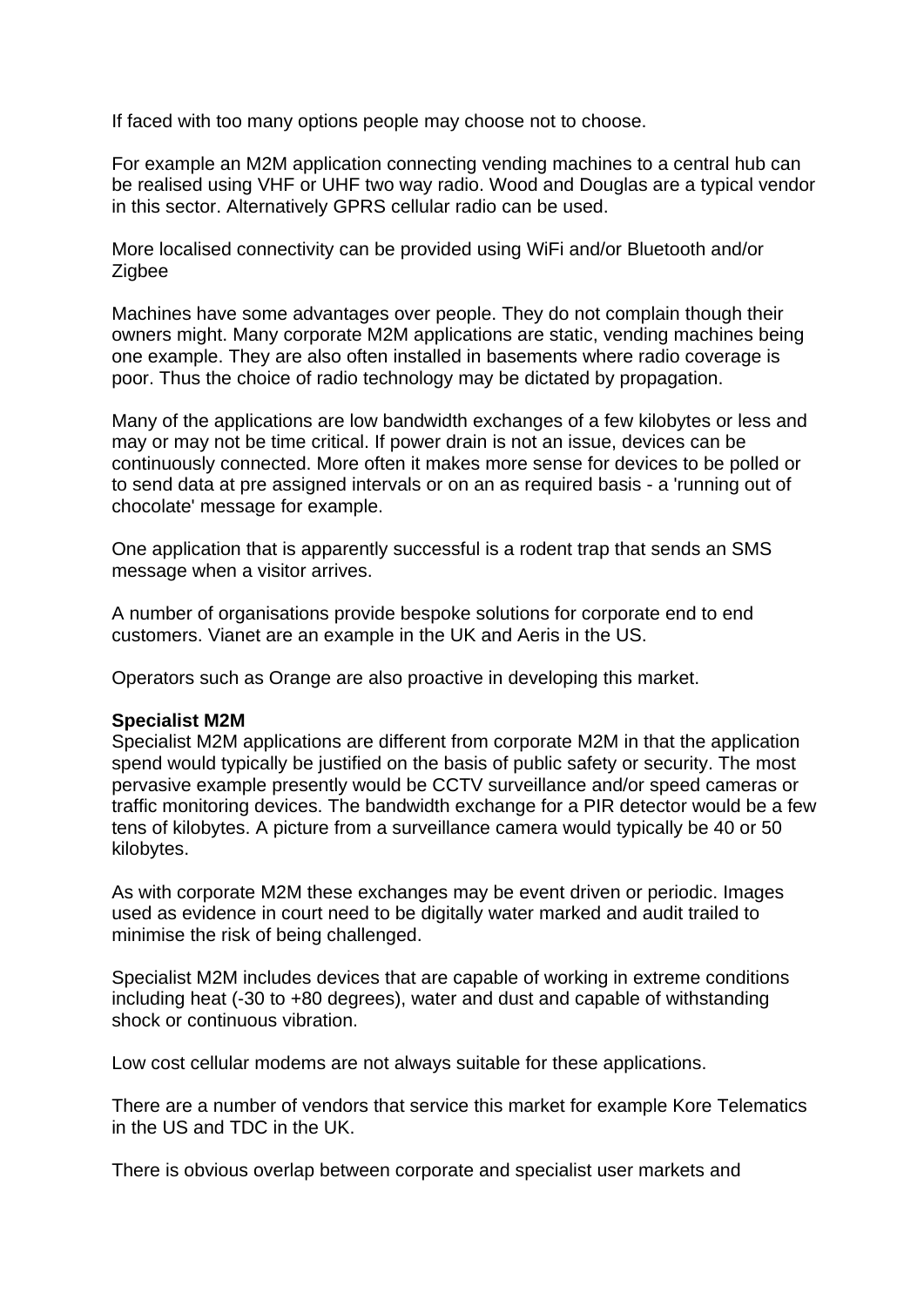commonalities in terms of need and requirement.

## **Consumer M2M**

Consumer M2M applications are different from corporate and specialist M2M in that the application spend is justified on the basis of entertainment and/or personal convenience.

Getting a kettle to tell a teapot that is has reached boiling point might be entertaining but is not necessarily useful though might be in special circumstances, for example making life easier and safer for home owners with sight disability.

Similarly moving higher bandwidth data around the home offers undeniable potential both from a user experience perspective and in terms of delivering new consumer product differentiation opportunities.

Simple examples prevalent today would be the use of shared folders on a lap top and PC across a wireless router.

Several issues however need to be considered.

### **Device Discovery and Device coupling in Consumer M2M applications and the role of Near Field Communication**

Our January 1999 Technology topic talked about the difficulties of device discovery and device coupling. Essentially the question revolves around how to manage device discovery and device coupling policy.

As you walk around a house, devices come into radio view and become available for service. Just because a device is available to use does not mean that you want to use it and the process of discovery and coupling takes time (bandwidth) and power.

This is not a decision process that can be safely left to a machine unless that machine has an understanding of the user and the context in which the device may or may not be enabled.

The answer may be to use Near Field Communication.

NFC devices are in every day use as travel cards. The 13 MHz transponder is touched on the turnstile at the tube station or pay button on the bus.

Nokia have developed a parallel enthusiasm for NFC in hand held cellular devices.

This would seem to make complete sense as a means for managing the device coupling process. If you want two devices to talk or multiple devices to talk, you physically introduce them to one another.

#### **Bandwidth Considerations**

The second thing to think about is the bandwidth of the exchange. This can be several gigabytes rather than the tens of kilobytes more commonly handled in corporate and specialist M2M applications.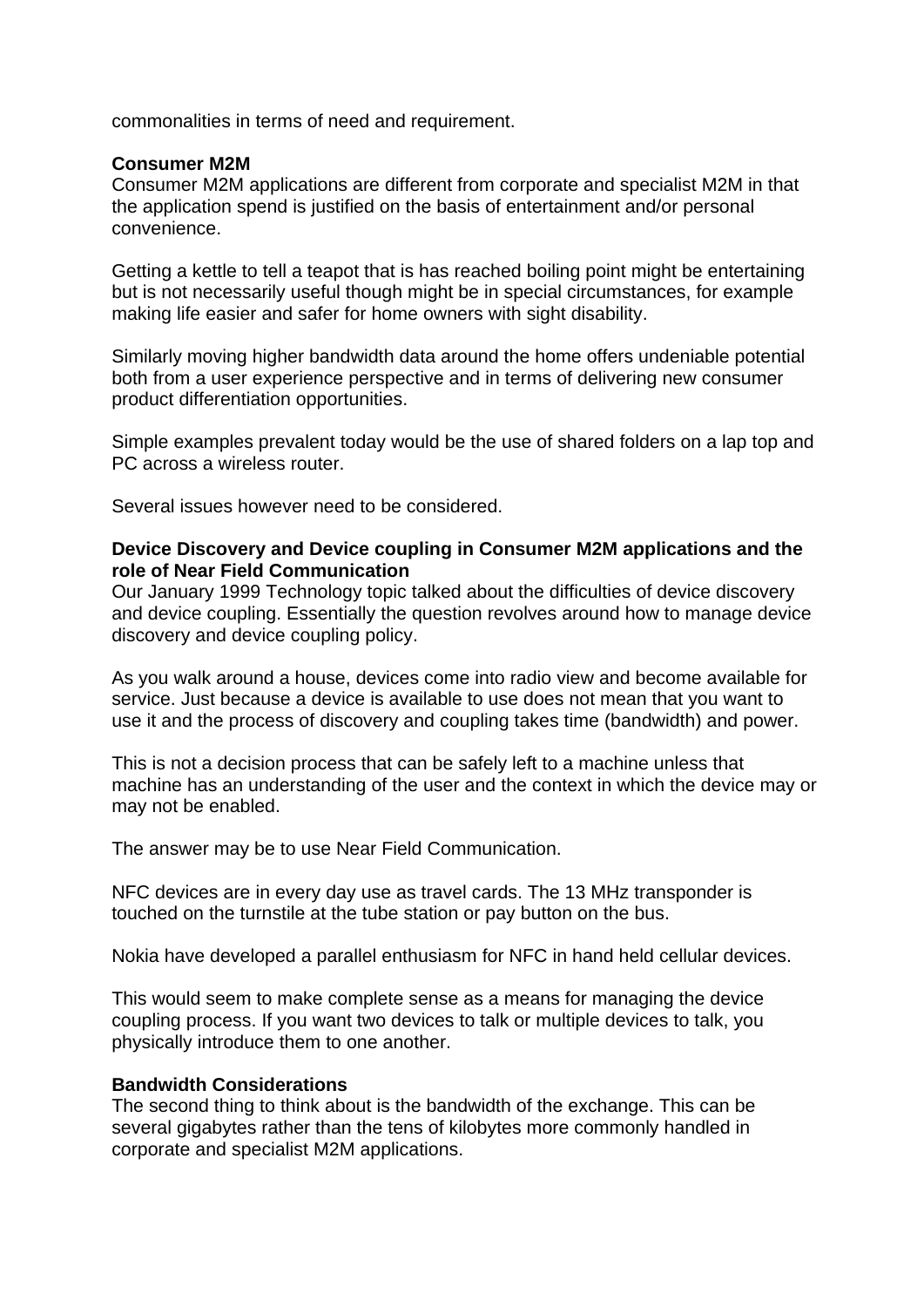This is not just an access bandwidth issue but a storage bandwidth issue. There is not much point in streaming a high definition television programme to a device with a few kilobytes of buffer bandwidth and /or limited video and audio playback capability.

So for example most of us would understand that there is not much point in coupling the VCR and the kettle unless of course it is a very exceptional kettle.

There are also possibly at least four types of exchange which need to be supported, best effort, streamed, interactive and conversational.

Best effort is for non time critical exchanges, opening the curtains perhaps.

Streamed is for moving video from device to device.

Interactive is for gaming and other interactive pursuits (keep an eye on the teapot and the kettle they might starting placing bets against each other).

Conversational is for conversational devices - teddy bears that talk to each other and/or respond to a TV programme - hideous but here.

Within the WiFi 802.11 e QOS standards process these applications have been accommodated with the extended data channel access wireless media extension which supports background and best effort and video and voice bearers simultaneously on a 20 MHz time multiplexed channel aggregated into an eight level queue at the access point.

This is a world away from the original contention based medium access control that has been the basis for WiFi systems to date. In practice it will probably work reasonably well most of the time which remarkably enough seems to be acceptable to most consumers.

Similarly Bluetooth 2.0 EDR now supports three simultaneous traffic streams for voice, data and device control. One suggestion is that Bluetooth 3.0 will extend this parallel approach by supporting WiFi at 2.4 and 5 GHz and UWB from 5 to 10 GHz.

Bluetooth would then become by default a local area radio access management protocol rather than a specific physical layer standard .

Together with Zigbee this would seem to address most of the foreseeable local area machine to machine requirements.

#### **Femtocells as an M2M hub?**

An alternative is to consider the role that Femtocells might play in the corporate, specialist and consumer M2M proposition.

In corporate applications we have said that machines are sometimes positioned deep within a building. The loss from an outdoor cell into a building interior can be anything between a few dB to more than 40 dB.

In these situations a Femtocell or Femtocells can be installed to provide coverage.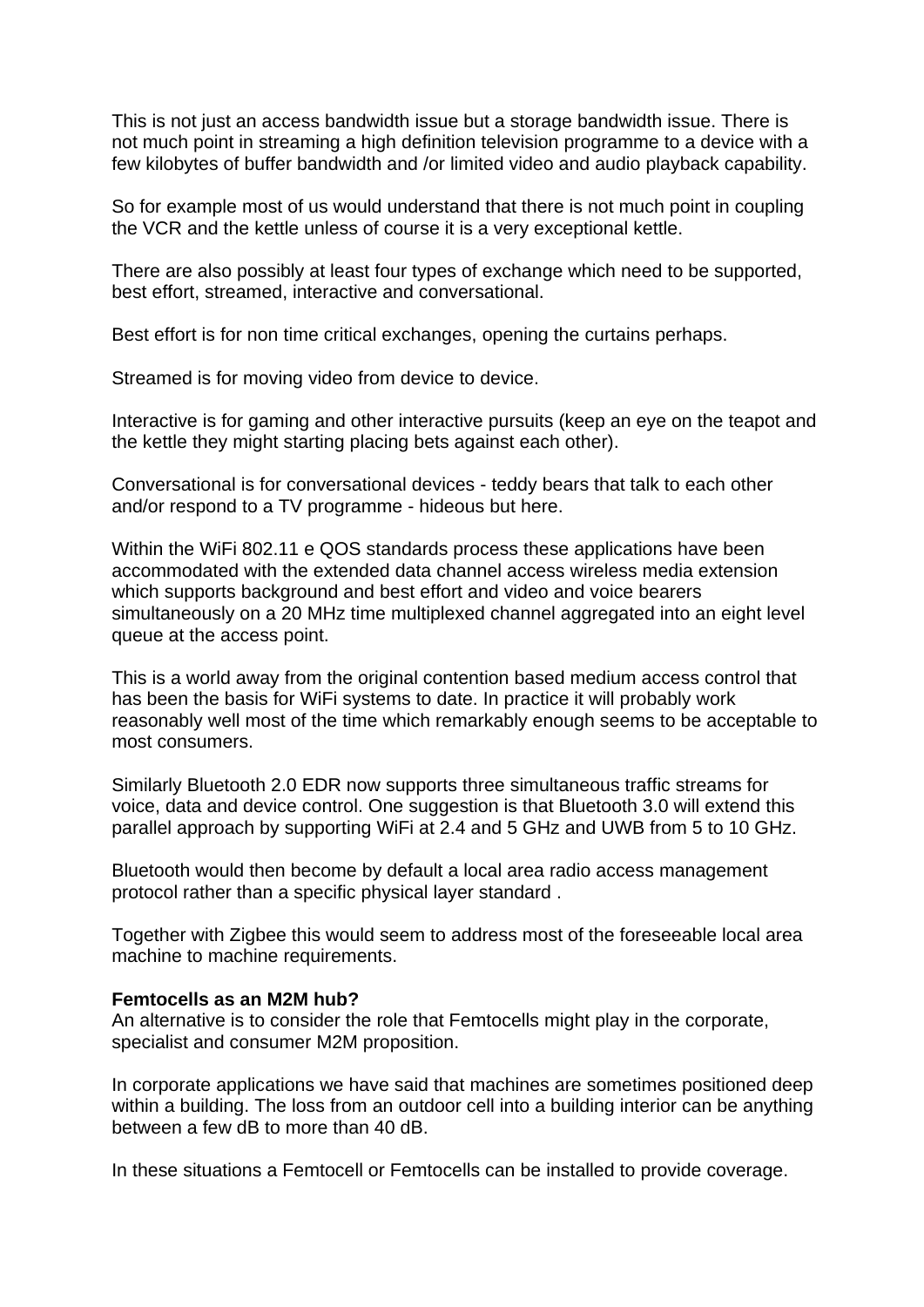Similarly specialist machine to machine applications may need to be supported underground and femtocells would again provide a coverage option.

In both cases the economics of such a solution would probably need to be amortised over a range of uses including voice, broadband data and M2M.

The exception may be safety critical M2M where the application may have sufficient value to cover capital and running costs for the installation.

Operators are generally positive about Femtocells because the real estate cost of hosting a base station is transferred to the building owner or occupier.

If the operator provides ADSL broadband as part of the package then the backhaul has been transformed from being a cost to a revenue item.

Some infrastructure vendors are less positive - 'an excuse for a bad network'' being one vendor's view.

The positioning of Femtocells as a home hub is also less than clear.

The same benefits to the operator apparently apply. The real estate cost of hosting a base station is transferred to the consumer and if the operator supplies an ADSL line then backhaul becomes a revenue item.

However in the home as indeed in many office and public spaces, Femtocells are competing with Wi Fi which all though far from perfect does work and still has significant cost reduction and performance optimisation potential.

Rather than the single 5 MHz RF channel pair used in a Femtocell, WiFi uses 20 MHz or in some cases 40 MHz (two bonded 20 MHz channels) to deliver 54 M/bits/s or 100 M/bits/s.

The actual throughput rates are a fraction of this but still faster than a femtocell can manage which is presently 7.2 M/bits of peak data rate on the downlink and 1.46 M/bit/s on the uplink.

Although Femtocell throughput rates will increase overtime so will WiFi.

Today on a Femtocell supporting four parallel voice channels typical peak data is 384 k/bits/s. This may be enough for corporate or personal e mail but is not enough for broadband machine to machine communication in the home.

The range from a Femtocell may be better as the allowed transmit power is higher and receive sensitivity is higher due to the frequency duplex. It must however be questionable as to how many houses are large enough for this benefit to count.

Thus although Femtocells may have a role to play in machine to machine connectivity in some corporate and specialist applications it is harder to see the rationale for home hub applications. Arguably all Femtocells do is increase the user's energy bill.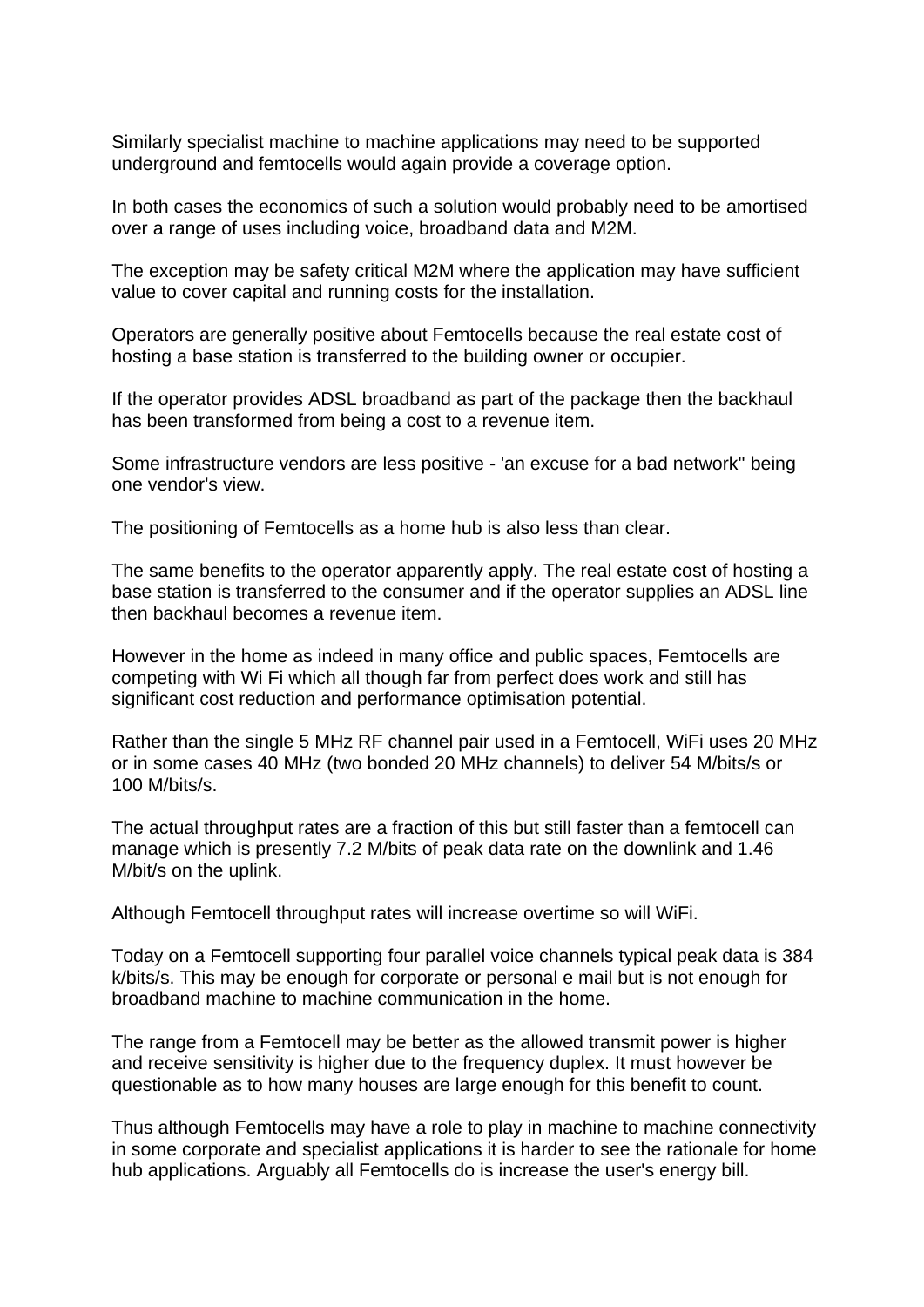#### **Summary**

M2M is a fast growth sector attracting the attention and support of a wide range of vendors and more recently a relatively broad cross section of operators offering bespoke solutions.

Traditional VHF and UHF radio modems can still be cost and performance effective in many applications. In order to compete, cellular based propositions need to be carefully costed, well deployed and well supported.

There are essentially three markets, corporate, specialist and consumer. There is substantial overlap between corporate and specialist applications and cross over opportunities between machine to machine and telemetry applications.

Consumer machine to machine is substantially different and inherently more bandwidth hungry.

Traditional difficulties associated with device discovery can potentially be resolved by using NFC technologies integrated into cellular phones and hand held communication devices.

This would seem to suggest that consumer M2M could be potentially serviced by low cost Femtocells offering cellular compatibility.

However the consumer M2M market is aggressively addressed by WiFi products that offer higher data rates than Femtocells at lower unit costs. WiFi products still have substantial cost optimisation and performance gain potential.

For these reasons it is hard to see how Femtocells can score in this sector unless substantial subsidies are applied. Device to device data rates may be disappointing and dual cellular WiFi access may need to be provisioned which would be unnecessarily complex and expensive.

Outdoor to indoor coverage can also be expected to improve as network densities increase over time.

Consumer M2M can be expected to include a wide variety of higher bandwidth applications for example video sharing and lower bandwidth exchanges including device to device telemetry and control.

Handset vendors promote the logic of using the cellular phone as a control point for these devices and applications.

This begs the question as to whose phone controls the house in multi phone households.

We will continue to open curtains by hand rather than by phone and talking teapots will remain as at most a niche product opportunity.

The case for cellular in consumer M2M remains unproven but corporate and